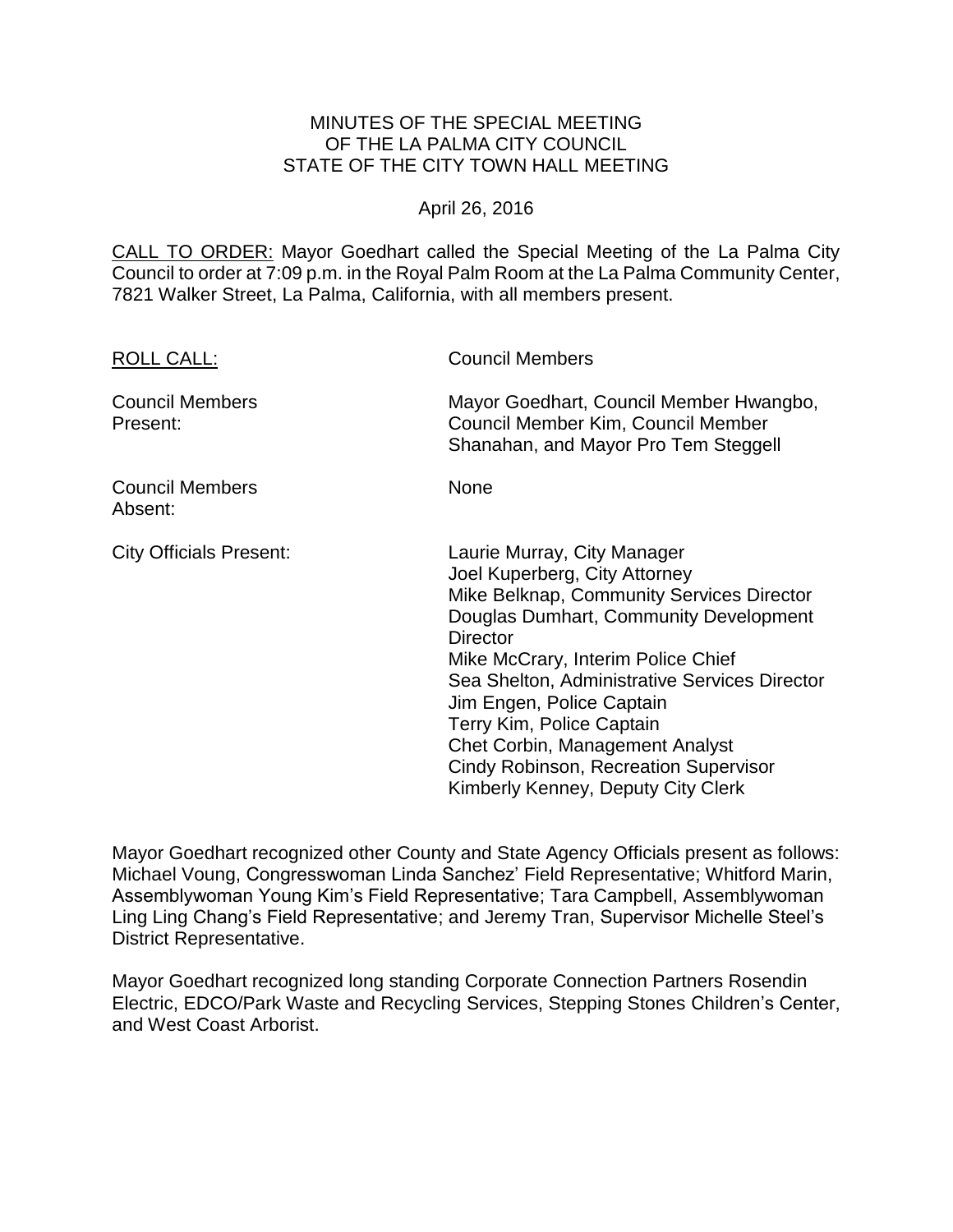City Council Meeting April 26, 2016 Page 2

PLEDGE OF ALLEGIANCE: Mayor Pro Tem Steggell

INVOCATION: Council Member Hwangbo

### PRESENTATION:

Mayor Goedhart recognized long-time residents Ron MacIver and Frank St. Germain who received the Republic of Korea's Ambassador for Peace Medal from the Republic of South Korea Consulate for serving in Korea during the Korean Conflict during 1950-1953 and the United Nations peacekeeping operations through 1955. He further recognized all veterans in the audience and thanked them for their service.

#### REGULAR ITEM:

## 1. *State of the City Presentation*

Mayor Goedhart opened up the presentation and introduced Council Member Shanahan.

Council Member Shanahan gave a presentation on the City's accolades and accomplishments. He gave a presentation on the status of School District boundaries; the 41 year old cold case that was solved for the murder of Patricia Ann Ross; the pavement rehabilitation projects; energy projects; replacement of aged park equipment; new homes planned for construction; new commercial businesses; and that residents and businesses have helped the City achieve a 21.8% reduction in water use.

Council Member Kim gave a presentation on the status of the City's School District Boundary issues; and reported that the City had adopted a Resolution requesting that the Anaheim Union High School District become a "District of Choice."

Interim Police Chief McCrary gave a presentation on the City's Police Department; gave a history of the department's staff reductions; gave an overview of the organizational study he is currently conducting; alternatives for restructuring the Department and contracting options; noted that it is impossible to achieve the same existing service levels if police services were contracted out without cutting services; that City residents decide what service levels are going to be; and closed by stating that all departments within the City work together as a team to provide citizens a high quality of life.

City Manager Laurie Murray gave a presentation on the City's structural deficit and the ten year financial forecast; reviewed how the City got to this point, noting that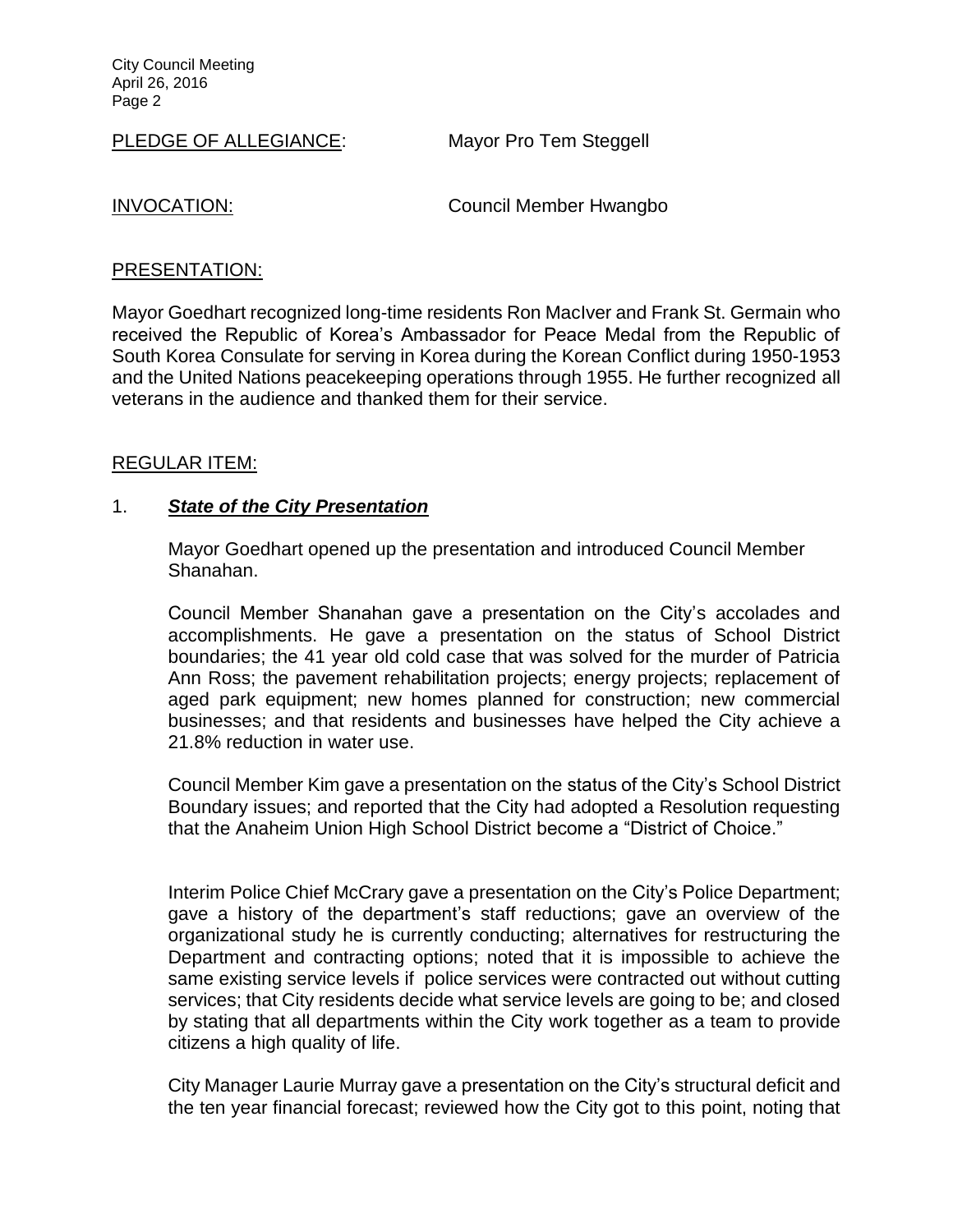it was due to three major revenue losses and two expense increases outside of the City's control; detailed the loss of revenues and increase in pension liability; explained what the City has done in response to those revenue losses, including workforce reductions and cuts to employee compensation, and restructuring of the organization; detailed that not included in the long term forecast are the unfunded future needs of the City including the Del Amo Bridge widening project; seismic retrofitting/rebuilding of the City's aging Civic Center; and pension liability obligations.

Mayor Goedhart closed the presentation by discussing the City's future; the important decisions that will need to be made; that the City's options are limited – either continue to cut expenditures and services or consider raising revenue; discussed several revenue measure options, including a sales tax, a parcel tax, increases to the Utility Users Tax (UUT), and Transient Occupancy Tax (TOT); that we have long been the City of Vision and trusts that the residents will do the right thing in La Palma; that the City Council will be having discussions over the next couple of months regarding options for a revenue measure and that a decision would likely be made on July 5; opposition to decreasing public safety and policing services; that the City's employees are outstanding and have taken cuts; that overall if there are continual expense reductions, it will ultimately affect residents' quality of life; that increasing revenues would allow the City to bring back events, restore services, continue high property values, and maintain the quality of life residents have come to expect; and closed by stating the future is up to the residents, but that he is confident that together, we will be able to solve the City's problems.

# 2. *Oral Communications* (Time Limit: 3 Minutes Each)

Abe Waheed asked for clarification that a 1% sales tax increase could equal \$1.5 million in revenue and how much the City received in current sales tax.

Mayor Goedhart explained that the City currently receives \$1.9 million in sales tax revenue; and concurred that a 1% increase in sales tax equals \$1.5 million in revenue.

A resident asked about how oil prices are affecting La Palma's income because oil price decreases are not in line with the rising gasoline prices.

Mayor Goedhart explained how agreements with companies to share sales tax affect the City's revenue; that if oil prices increase, then it would generally increase the City's revenues; and that there are no guarantees with sales tax revenues.

A resident noted that part of the City's dilemma was losing a large sales tax provider and asked about the City's current commercial vacancy rate.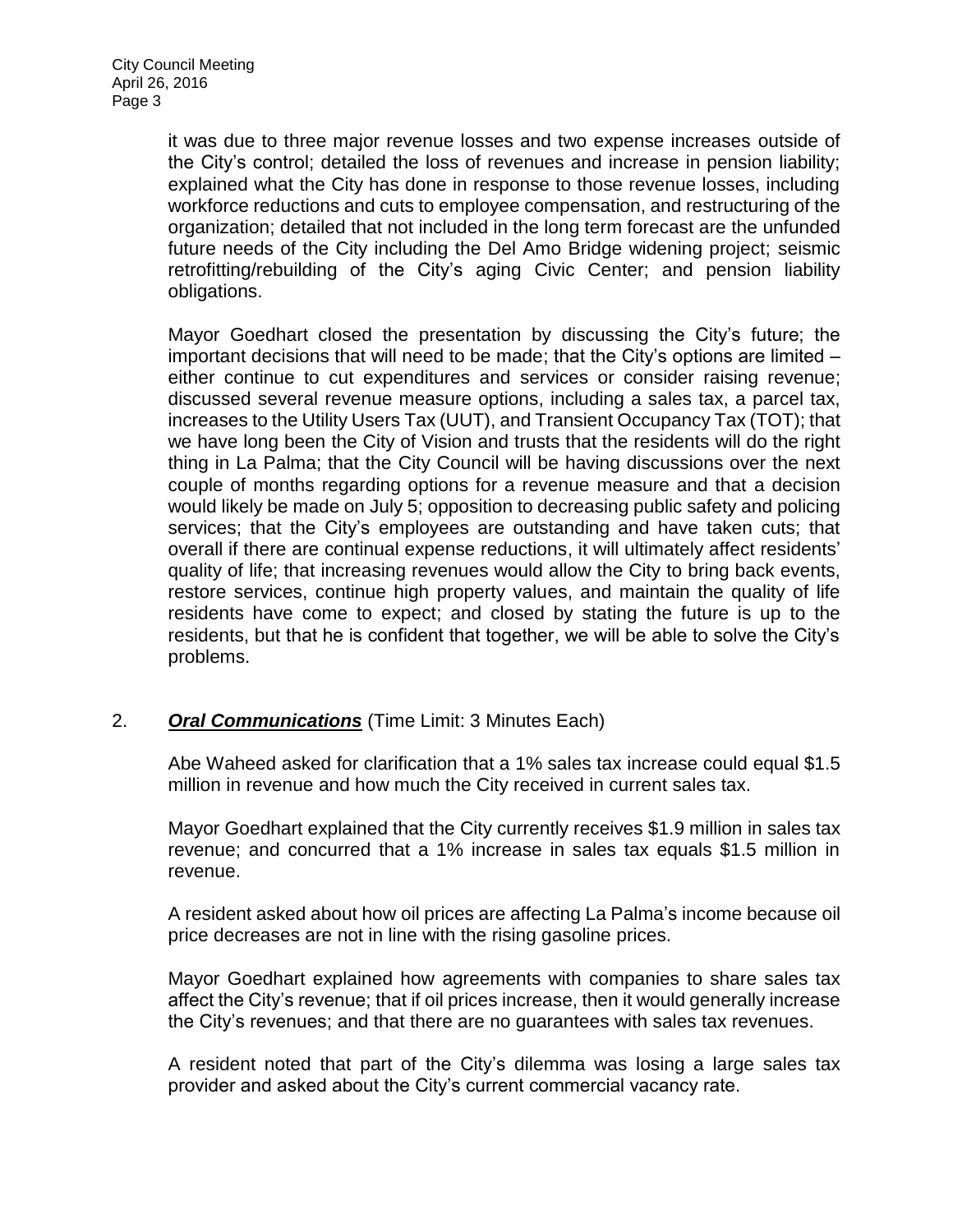Mayor Goedhart noted that the City has filled a lot of vacant businesses and has worked hard at bringing in new businesses; however, the City does not have a lot of vacant land or inventory; that the changes to the City's General Plan increasing density in the northern part of La Palma will hopefully generate some economic opportunities; that economic development takes time and is unpredictable; thinking that the City can just attract a business and it would solve our problems is not an easy process; that all cities lost redevelopment monies and that was a big hit for attracting new businesses;

Mr. Waheed commented that he appreciates the Police Department and does not want any decrease in current police service levels; and that he supports a sales tax measure.

Henry Huang inquired about what objective measures are used to evaluate the City's police service levels.

Interim Police Chief McCrary responded that typically, one to two officers per every 1,000 people is the standard; however, that is not a valid measure because it depends on the community and the crime rate in that community; that police staffing is measured by service levels; that violent crimes are low, but property crimes are rising which means the City may need to hire more people to address the issue; but the standard measures do not always apply.

Mr. Huang commented that the City of Yorba Linda was served by Brea's Police Department; and implied that the City could save money by contracting out police services to the Orange County Sheriff.

Interim Police Chief McCrary stated that several years ago the Orange County Register tried to conduct a study comparing police services, but they could not because each city was different and there was no standard to use to make the analysis work; that to keep the same service levels with the Orange County Sheriff would actually cost more and there is just no one who can do the policing job cheaper - even including total compensation – it just would not work.

Mr. Huang asked for more facts before the City Council makes a decision in July.

Mayor Goedhart added that Orange County Sheriffs makes a higher rate and have an extremely high retirement plan; that their per unit cost is higher than ours; and concurred that the only way to have police services cost less is to reduce service levels.

Council Member Shanahan commented regarding a family member's experience in a city serviced by the Orange County Sheriff's Department.

Jim Vaughn asked for an explanation of how oil prices affect the City's revenues.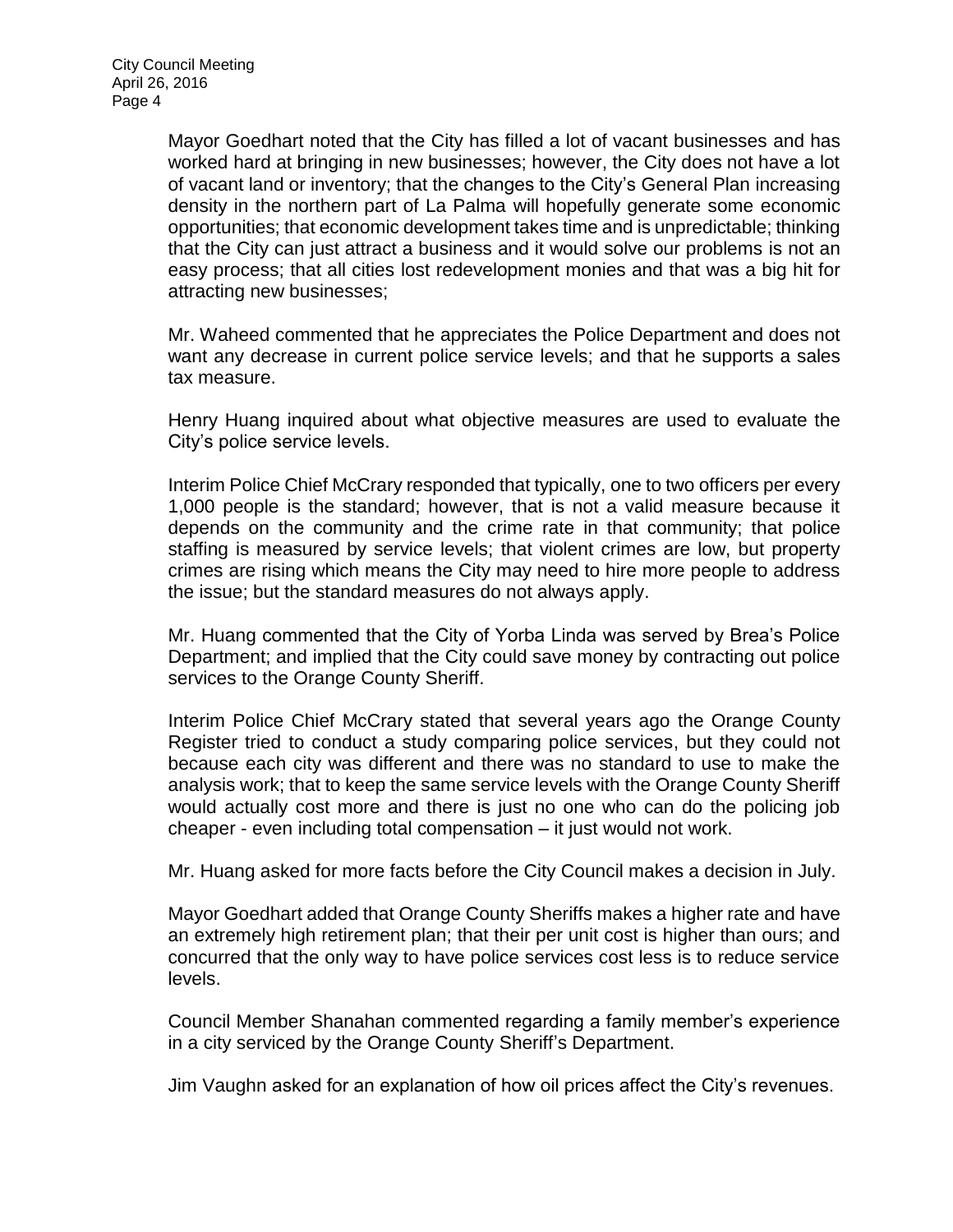City Manager Murray explained that oil prices affect the price of gasoline; that the City's gas stations are large contributors to sales tax revenue; that a local oilbased business contributes to the City's revenues and the revenue received is largely based on the prices of oil; and when gas prices are lowered, the State also lowers gas tax and the allocation of that tax that is paid to the City.

Robert Carruth stated his support for the turnout at the meeting and added that this is most likely the largest attendance for a public meeting he has seen; stated that the public is not getting the entire truth; that policing services is measured by the area covered and number of calls received and that needs to be correctly analyzed; opposition to the statement that we cannot get the same police services for less cost; that the 5% reduction in labor costs truly reflects a 5% reduction in hours worked, not a salary cut; the City's dependence on oil based revenue that could change if certain businesses leave the City; gave examples of inflated pensions; that the bulk of revenues go to pay for pensions; and that any new or increased tax should be called a 'pension tax'.

City Manager Murray responded that in 2004, the City approved enhanced benefits and has owned up to that decision; that in 2011, La Palma instituted pension reforms and was the first city in Orange County to do so; that the City introduced tiered retirement structures and the City's tier 3 employees have the lowest California Public Employees Retirement System (CalPERS) retirement rates in California; that the City has done what it can to lower pension costs; that the unfunded pension liability obligation is based on retired or former employees and not current employees; that the CalPERS system did not allow the City to address its unfunded liabilities until this year, and now the City is required to pay it completely over the next twenty years; and that La Palma employees stood up to do their part by taking reductions in take home pay, paying the employee portion of pension costs, and absorbing extra duties due to restructuring within the organization.

Mayor Goedhart commented that no matter what, the City is liable for the pensions and we are going to have to pay for them because it is a legal obligation; that residents would still have to pay those obligations even if the City were to dissolve; that pension reform has taken place; that paying down the unfunded liability to reduce the interest is a good investment; and that over the long term, the City will see a decrease in pension costs.

Jerry Lomeli addressed the increase in expenditures and decreased revenues and asked when the spending will balance and equal the amount of revenues received.

City Manager Murray noted that as the pension costs rise and insurance costs increase, the revenues also rise, but at a smaller percent than the insurance and pension costs; that if the City addresses the pension liability, we will lower the amount of overall expenses; that the City is already seeing the affect in the tiered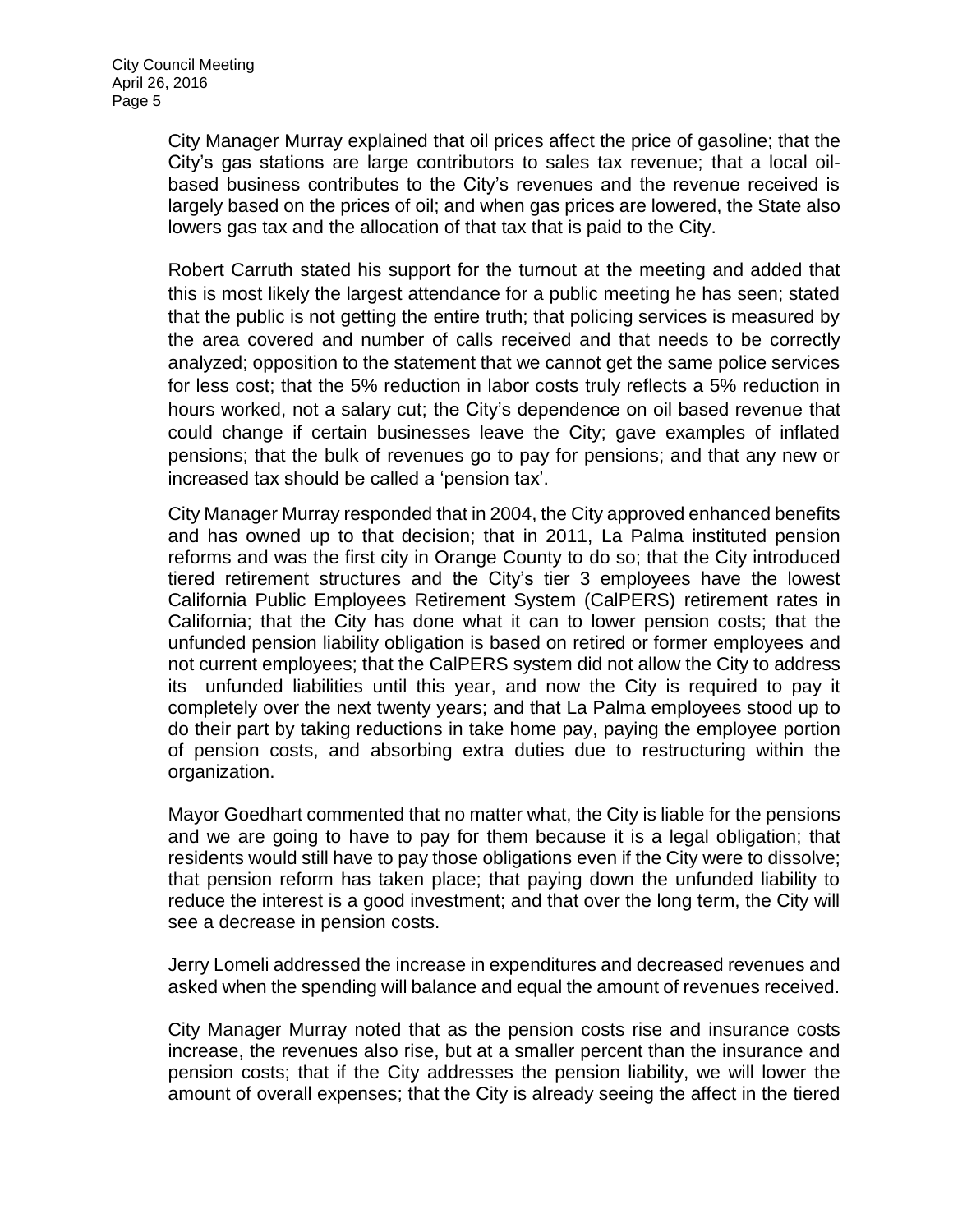employee structure; that approximately 70% of Police staff is at Tier 2 or Tier 3; that the City realized the pension problems in 2011 and acted on that by instituting reforms and restructuring the organization.

Jill Studebaker asked if the same issues the Police Department faces has been addressed for the Fire Department.

City Manager Murray responded that because La Palma is a structural fire fund city, the Orange County Fire Authority is paid directly from property taxes so service levels are not impacted.

A resident stated that the City of La Palma addressed pension issues years ago; that it is impressive that the plan to address the issues is in place; that a lot of cities just allow themselves to go bankrupt; and commended the City on their efforts.

Robert Barker noted that he lived through the Proposition 13 measure and for years has been paying \$400 a year in property taxes and is just now back up to almost \$1200 a year; that if the residents want to live here, we need to pay for it; that the City's income and expenses need to balance with a reserve in place; and supports paying more to stay and live in La Palma.

Kerry Bryan inquired about the proposed revenue measure and asked about the initiative process by the City Council.

City Manager Murray clarified that the City Council will be having discussions over the next couple of months to make a decision on what type of measure they want to bring forward to the voters; that the City Council themselves, by a 4/5 vote, can put a revenue measure on the ballot; and that if the decision is a sales use tax, it would require a simple majority of votes in favor of the measure for it to pass.

Mayor Goedhart added that there may be another forum for discussion with opportunities to ask more questions.

City Manager Murray also noted that she would be happy to set up a time to meet with residents to explain and further discuss the situation.

Jenny Barrett stated her support for the presentation; that assuming two tax measures would pass, the City would receive \$3 million; and asked what portion of the \$350 example given for property tax increase the City would be able to keep.

City Manager Murray responded that if a parcel tax were approved, the City would receive all \$350 per household because it would be a City instituted tax. She asked all present to please fill out the feedback form.

Jonathan Dhauw commented that he worked for the City of Stanton who was experiencing the same situation and operating with a structural deficit; that passing